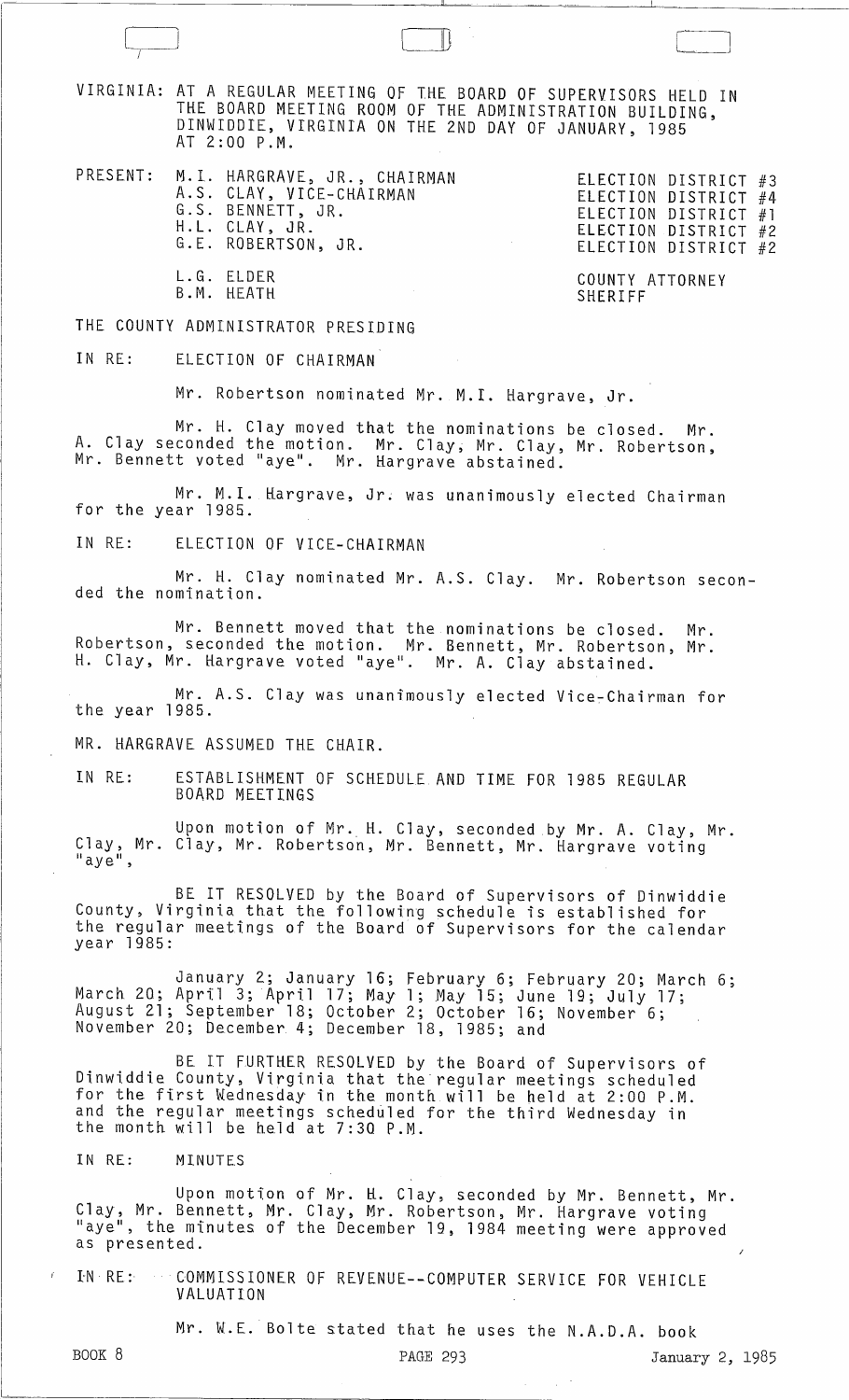loan values to assess vehicles for personal property taxes. In the past, this has been done manually by his staff, which takes time and manpower and also leaves room for error.

He advised the Board that he received proposals from two data processing firms that will match the Divison of Motor Vehicles list with the N.A.D.A. loan values and give his office a computer print out. These proposals are based on 15,000 vehicles:

| Business Data of Virginia - \$.055/vehicle for those assessed |  |  |  | \$.025/vehicle for those not |  |  |
|---------------------------------------------------------------|--|--|--|------------------------------|--|--|
| N.A.D.A. Services Corp. -                                     |  |  |  | assessed;<br>\$.060/vehicle: |  |  |

Mr. Bolte added that the firms stated they could provide values for 80% of the vehicles. His personnel would still have 20% to look up values for manually.

He stated that the cost for this service was not included in his 1984-85 budget, but he felt its use would provide a savings. He, therefore, requested that he be authorized to pursue contracting with the low bid from Business Data of Virginia, approximately \$797.

Mr. Robertson moved that the Commissioner of Revenue be authorized to pursue the data processing services of Business Data of Virginia for the valuation of vehicles for personal property taxes. Mr. H. Clay questioned whether the service should be bid out. Mr. Bolte stated these two firms were the only ones he knew of that offered the service and he was recommending the low bid be accepted. Mr. H. Clay seconded the motion. Mr. Robertson, Mr. Clay, Mr. Clay, Mr. Bennett, Mr. Hargrave voted "aye".

IN RE: TREASURER

Mr. W.E. Jones presented his report for the month of December, 1984.

IN RE: BUILDING INSPECTOR

Mr. J.L. Blaha presented his report for the month of December, 1984.

IN RE: DIRECTOR OF PLANNING

Mr. W.C. Scheid stated that he had received several questions concerning what was being built on Rt. 226. He stated that the building would house P&R Business Machines and a Brother's Pizza business in the front.

IN RE: VA. DEPARTMENT OF HIGHWAYS & TRANSPORTATION

Mr. Mac Neblett, Resident Engineer, Va. Dept. of Highways and Transportation, appeared before the Board to answer any questions they might have. He stated that his department was moving along on the Rt. 601 and Rt. 604 projects.

Mr. Robertson stated that he had received comments about accidents at the intersection of Ritchie Avenue and U.S. #1. Apparently, the yellow flashing lights have been knocked down, and people are having trouble crossing U.S. #1 to get to Boydton Plank Road. Mr. Neblett stated he would look into it.

2. Mr. Robertson asked what was the status of limiting through truck traffic on Rt. 1310. Mr. Neblett stated it was still in the review stages with the Highway Department but he would check into it.

3. Mr. Bennett stated he would like for the Highway Department representatives to ride Rt. 611 from Rt. 751 to Springfield Church. He indicated the road is very bumpy and appears to rierd church. The Indicated the road is very bumpy and appears to<br>be worn out. Mr. Neblett stated he would check it out and report<br>back to him.

 $\frac{1}{2}$ 

 $\sim$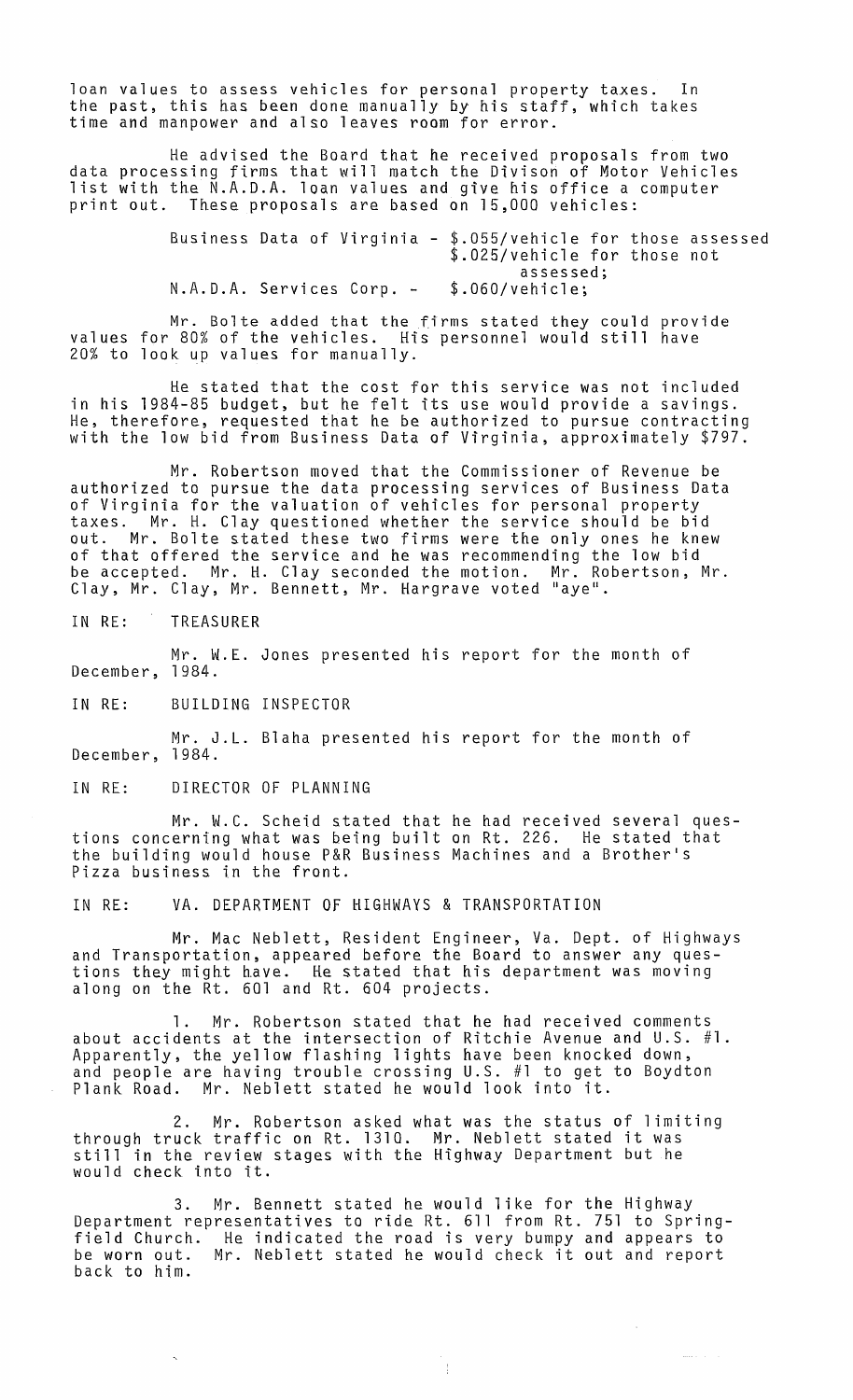4. Mr. Hargrave stated he wished they could compell the Highway Commission members and the legislators to travel the interstate South at Christmas since they decided to leave the tolls in place. He stated the traffic at the toll booths was backed up which caused travelling to be very difficult during that time.

 $\Box$  $\Box$ 

IN RE: APPROVAL OF 98% BID DOCUMENT ON ROOF REPLACEMENTS

Upon motion of Mr. H. Clay, seconded by Mr. A. Clay, Mr. Clay, Mr. Clay, Mr. Bennett, Mr. Robertson, Mr. Hargrave voting "aye", the 98% submission bid document for the roof replacements on the Circuit Court Clerk's office, the Social Services building and the Eastside Elementary School was approved as presented.

IN RE: BINGO & RAFFLE PERMIT--DINWIDDIE SENIOR HIGH SCHOOL

Upon motion of Mr. Bennett, seconded by Mr. A. Clay, Mr. Bennett, Mr. Clay, Mr. Clay, Mr. Robertson, Mr. Hargrave voting "aye", the following resolution was adopted:

WHEREAS, the Dinwiddie Senior High School has made application to the Board of Supervisors for a Bingo & Raffle Permit for calendar year 1985; and

WHEREAS, the Dinwiddie Senior High School has paid the \$10.00 fee and meets the requirements of the State Code of Virginia;

NOW THEREFORE BE IT RESOLVED by the Board of Supervisors of Dinwiddie County, Virginia that the Dinwiddie Senior High School be granted a Bingo & Raffle Permit for the calendar year 1985.

IN RE: BINGO & RAFFLE PERMIT--DINWIDDIE JUNIOR HIGH SCHOOL

Upon motion of Mr. Bennett, seconded by Mr. A. Clay, Mr. Bennett, Mr. Clay, Mr. Clay, Mr. Robertson, Mr. Hargrave voting<br>"aye", the following resolution was adopted:

WHEREAS, the Dinwiddie Junior High School has made application to the Board of Supervisors for a Bingo & Raffle Permit for calendar year 1985; and

WHEREAS, the Dinwiddie Junior High School has paid the \$10.00 fee and meets the requirements of the State Code of Virginia;

NOW THEREFORE BE IT RESOLVED by the Board of Supervisors of Dinwiddie County, Virginia that the Dinwiddie Junior High School be granted a Bingo & Raffle Permit for the calendar year 1985.

IN RE: ROUTE 615--FRANKLIN ZITTA

Mr. Franklin Zitta appeared before the Board to ask if there was any opposition to permanently blocking the end of Rt. 615 to through traffic. He stated he had talked with the neighbors and had put up a cable. The Board advised him to talk with the Highway Department because it was not a decision they could make.

IN RE: EXECUTIVE SESSION

Upon motion of Mr. H. Clay, seconded by Mr. Bennett, Mr. Clay, Mr. Bennett, Mr. Clay, Mr. Robertson, Mr. Hargrave voting "aye", pursuant to Sec. 2.1-344(6) of the Virginia Freedom of Information Act, the Board moved into Executive Session at 2:41 P.M. to discuss legal matters. The meeting reconvened into Open Session at 4:00 P.M.

IN RE: ADJOURNMENT

Upon motion of Mr. A. Clay, seconded by Mr. Robertson, Mr. Clay, Mr. Robertson, Mr. Clay, Mr. Bennett, Mr. Hargrave voting " $aye^{\pi}$ , the meeting was adjourned at 4:01 P.M.

 $\sigma_{\rm{c}}$  :